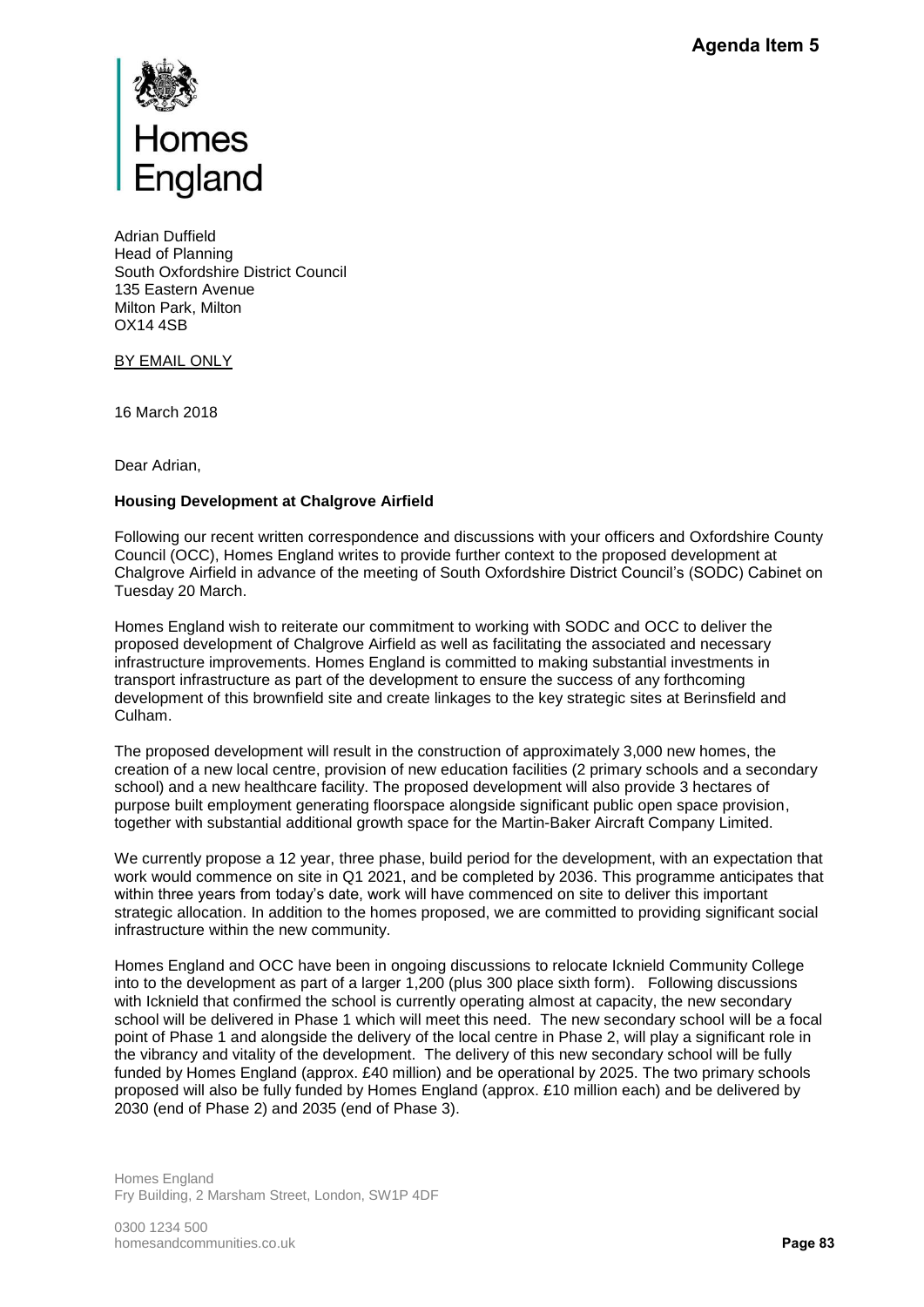| HCA Chalgrove Airfield - Indicative Delivery Rates (August 2017) |                        |                         |   |  |  |
|------------------------------------------------------------------|------------------------|-------------------------|---|--|--|
| Year                                                             | <b>Amount of units</b> | <b>Cumulative Units</b> |   |  |  |
| 2021                                                             | 50                     | 50                      | 1 |  |  |
| 2022                                                             | 150                    | 200                     | 1 |  |  |
| 2023                                                             | 200                    | 400                     | 1 |  |  |
| 2024                                                             | 200                    | 600                     | 1 |  |  |
| 2025                                                             | 150                    | 750                     | 1 |  |  |
| 2026                                                             | 200                    | 950                     | 2 |  |  |
| 2027                                                             | 450                    | 1400                    | 2 |  |  |
| 2028                                                             | 200                    | 1600                    | 2 |  |  |
| 2029                                                             | 250                    | 1850                    | 2 |  |  |
| 2030                                                             | 275                    | 2125                    | 3 |  |  |
| 2031                                                             | 325                    | 2450                    | 3 |  |  |
| 2032                                                             | 300                    | 2750                    | 3 |  |  |
| 2033                                                             | 250                    | 3000                    | 3 |  |  |

A new local centre will provide a wide range of community and commercial facilities will be completed by 2030 and will be constructed around the secondary school. This local centre will provide in the new jobs in addition to the 1,150 employment opportunities that will be created as part of the employment floor space due for completion by 2030. Also, as part of the local centre, a high quality health centre with specification agreed by the Oxfordshire Clinical Commissioning Group CCG will be provided to replace the existing facility in Chalgrove at a cost of £3million and it is expected will be operational to coincide with the expiry of the existing health centres lease in 2027.

| Phase | <b>Working Population</b> |  |
|-------|---------------------------|--|
|       | 950                       |  |
|       | 1350                      |  |
|       | 1450                      |  |

The social and economic infrastructure provided on the site, will be complemented by the substantial suite of onsite and offsite transport and highways infrastructure works that have been discussed in our previous correspondence. For clarity, our commitment to the delivery of these schemes is outlined once again within this letter.

The transport strategy for Chalgrove Airfield has been formed using the following approach:

- Reduce the need to travel through the provision of high quality local facilities;
- Promote and enhance travel by sustainable modes;
- Provide the infrastructure to meet the needs of the existing communities and accommodate economic growth in a co-ordinated and strategic fashion.

The development has been designed to encourage sustainable modes of travel including high quality walking and cycling links to provide integration with the existing village and existing employment opportunities. An increased public transport service is proposed which will link the site with larger hubs such as Oxford and Didcot and east west connections along the proposed strategic 'east-west arc'. Chalgrove, as a draft strategic allocation (alongside Culham and Berinsfield) provides a unique opportunity to deliver the 'East-West Arc of Growth', which we share with OCC. It is considered that focussed interventions, some of which are outlined below, will allow a vastly improved route to the A34, Didcot and the Science Vale with the M40/A40 and Thame. This provides an unrivalled opportunity to link employment growth areas in the District and beyond, unlocking economic growth potential. The arc will support the growth of the strategic allocations and the wider economy and will form a strong public transport corridor, with potential to support inter-urban cycling. Momeral Solution<br>
Will be completed<br>
provide in the new<br>
the employment<br>
ity health centre<br>
be provided to<br>
be operational to<br>
personal to<br>
of personal of the substantial<br>
provided in our<br>
provided in the seasure<br>
extracti

As part of the creation of this arc, we will directly deliver a bypass and infrastructure improvements at Stadhampton and Chislehampton by 2025 at a cost of c.£15 million. These improvements will be complemented by the delivery of the Watlington Edge Road, which Homes England will contribute £4